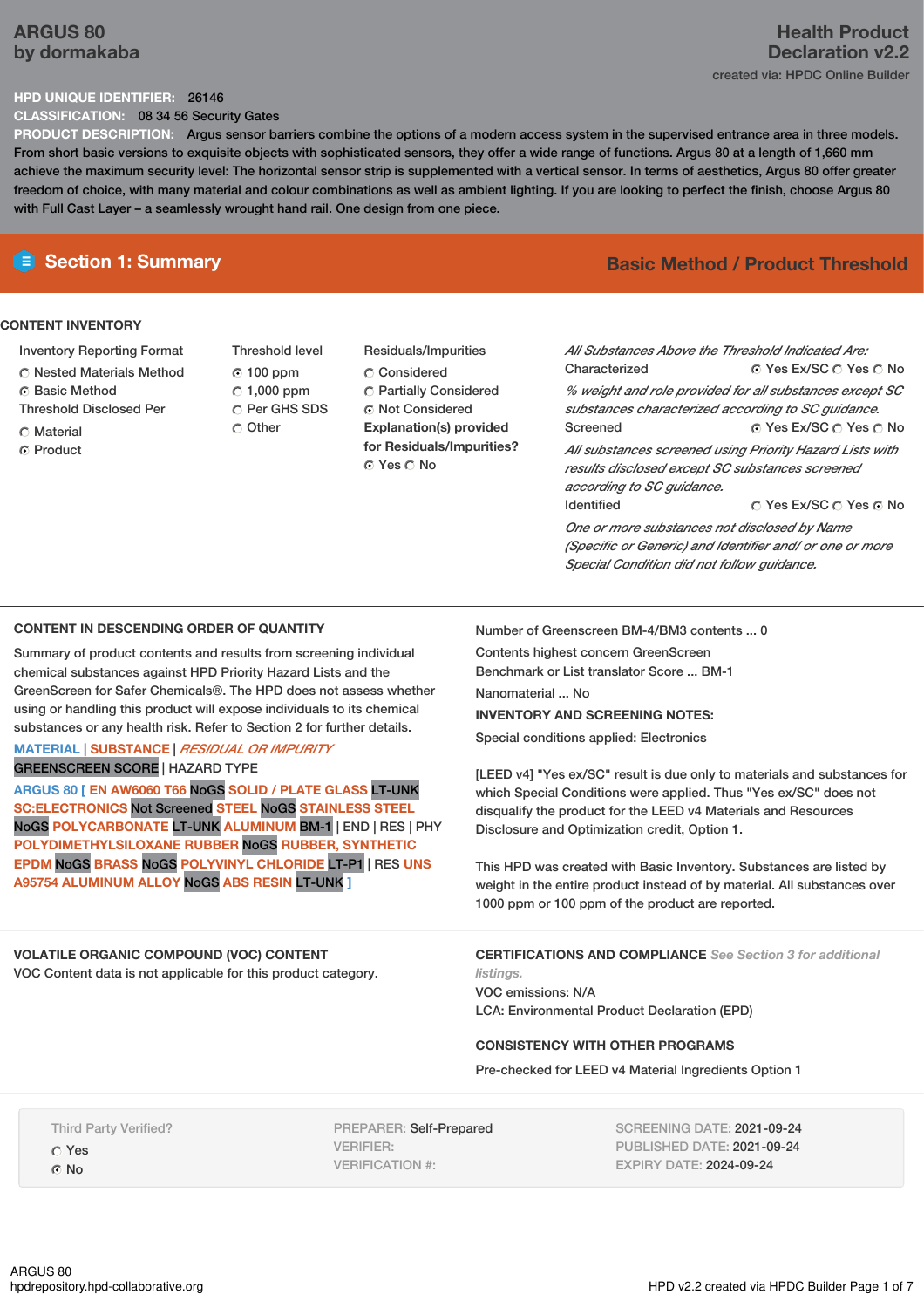This section lists contents in a product based on specific threshold(s) and reports detailed health information including hazards. This HPD uses the *inventory method indicated above, which is one of three possible methods:*

- *Basic Inventory method with Product-level threshold.*
- *Nested Material Inventory method with Product-level threshold*
- *Nested Material Inventory method with individual Material-level thresholds*

Definitions and requirements for the three inventory methods and requirements for each data field can be found in the HPD Open Standard version 2.2, *available on the HPDC website at: [www.hpd-collaborative.org/hpd-2-2-standard](https://www.hpd-collaborative.org/hpd-2-2-standard)*

# **ARGUS 80** PRODUCT THRESHOLD: 100 ppm RESIDUALS AND IMPURITIES CONSIDERED: No RESIDUALS AND IMPURITIES NOTES: No residuals or impurities are expected in these materials at or above the inventory threshold. dormakaba products consist of finished components, and no chemical reactions are needed to develop our products. OTHER PRODUCT NOTES: - **EN AW6060 T66** ID: **Not registered** HAZARD SCREENING METHOD: **Pharos Chemical and Materials Library** HAZARD SCREENING DATE: **2021-09-24 11:30:17** %: **46.7000 - 46.7000** GS: **NoGS** RC: **Both** NANO: **No** SUBSTANCE ROLE: **Hardware** HAZARD TYPE AGENCY AND LIST TITLES WARNINGS None found Now the Priority Hazard Lists **Now the Internal Control on HPD Priority Hazard Lists** Now and The Priority Hazard Lists SUBSTANCE NOTES: Profile, cover **SOLID / PLATE GLASS** ID: **65997-17-3** HAZARD SCREENING METHOD: **Pharos Chemical and Materials Library** HAZARD SCREENING DATE: **2021-09-24 11:30:17** %: **25.1800 - 25.1800** GS: **LT-UNK** RC: **UNK** NANO: **No** SUBSTANCE ROLE: **Glass component** HAZARD TYPE AGENCY AND LIST TITLES WARNINGS None found Now the Priority Hazard Lists of the Mone found on HPD Priority Hazard Lists SUBSTANCE NOTES: Side covers **SC:ELECTRONICS** ID: **SC:Electronics** HAZARD SCREENING METHOD: **Pharos Chemical and Materials Library** HAZARD SCREENING DATE: **Not Screened** %: **7.7100 - 7.7100** GS: **Not Screened** RC: **UNK** NANO: **No** SUBSTANCE ROLE: **Electronic component** HAZARD TYPE AGENCY AND LIST TITLES WARNINGS Hazard Screening not performed SUBSTANCE NOTES: Version: SCElec/2018-02-23 Brief Description: PWB, cable, motor, locking device, sensor system Compliance: RoHS compliant Takeback Program: - -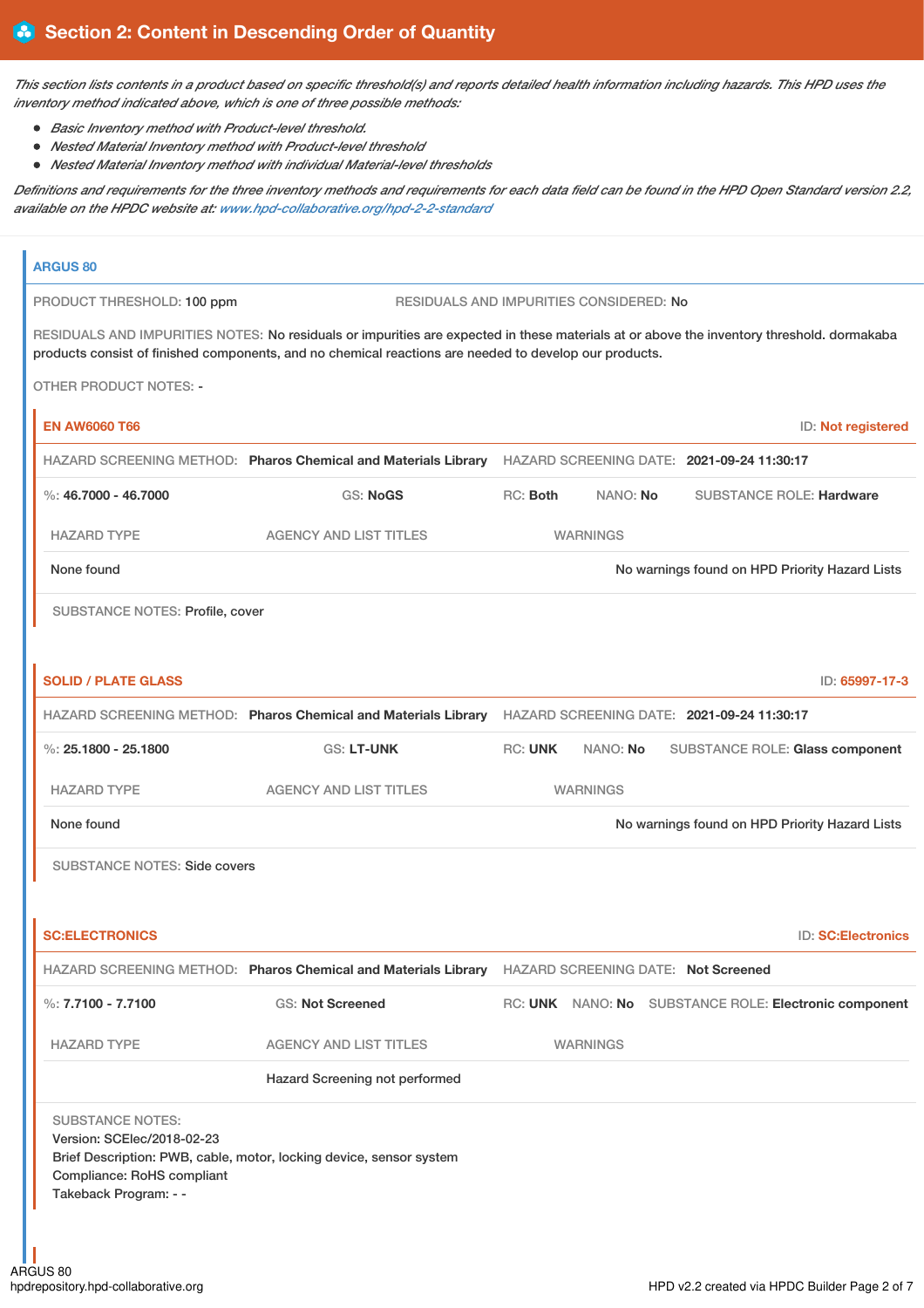| <b>STEEL</b>                             |                                                                                                           |                |                                      |                                                                                                                                                            | ID: 12597-69-2 |
|------------------------------------------|-----------------------------------------------------------------------------------------------------------|----------------|--------------------------------------|------------------------------------------------------------------------------------------------------------------------------------------------------------|----------------|
|                                          | HAZARD SCREENING METHOD: Pharos Chemical and Materials Library                                            |                |                                      | HAZARD SCREENING DATE: 2021-09-24 11:30:18                                                                                                                 |                |
| %: $5.2300 - 5.2300$                     | <b>GS: NoGS</b>                                                                                           | RC: Both       | NANO: No                             | <b>SUBSTANCE ROLE: Hardware</b>                                                                                                                            |                |
| <b>HAZARD TYPE</b>                       | <b>AGENCY AND LIST TITLES</b>                                                                             |                | <b>WARNINGS</b>                      |                                                                                                                                                            |                |
| None found                               |                                                                                                           |                |                                      | No warnings found on HPD Priority Hazard Lists                                                                                                             |                |
| <b>SUBSTANCE NOTES: Fixing materials</b> |                                                                                                           |                |                                      |                                                                                                                                                            |                |
|                                          |                                                                                                           |                |                                      |                                                                                                                                                            |                |
| <b>STAINLESS STEEL</b>                   |                                                                                                           |                |                                      |                                                                                                                                                            | ID: 12597-68-1 |
|                                          | HAZARD SCREENING METHOD: Pharos Chemical and Materials Library HAZARD SCREENING DATE: 2021-09-24 11:30:18 |                |                                      |                                                                                                                                                            |                |
| $\%$ : 4.9100 - 4.9100                   | <b>GS: NoGS</b>                                                                                           | RC: Both       | NANO: No                             | <b>SUBSTANCE ROLE: Hardware</b>                                                                                                                            |                |
| <b>HAZARD TYPE</b>                       | <b>AGENCY AND LIST TITLES</b>                                                                             |                | <b>WARNINGS</b>                      |                                                                                                                                                            |                |
| None found                               |                                                                                                           |                |                                      | No warnings found on HPD Priority Hazard Lists                                                                                                             |                |
| SUBSTANCE NOTES: Control panels          |                                                                                                           |                |                                      |                                                                                                                                                            |                |
|                                          |                                                                                                           |                |                                      |                                                                                                                                                            |                |
| <b>POLYCARBONATE</b>                     |                                                                                                           |                |                                      |                                                                                                                                                            | ID: 25037-45-0 |
|                                          | HAZARD SCREENING METHOD: Pharos Chemical and Materials Library                                            |                |                                      | HAZARD SCREENING DATE: 2021-09-24 11:30:19                                                                                                                 |                |
| $\%$ : 3.6500 - 3.6500                   | <b>GS: LT-UNK</b>                                                                                         | <b>RC: UNK</b> | NANO: No                             | <b>SUBSTANCE ROLE: Hardware</b>                                                                                                                            |                |
| <b>HAZARD TYPE</b>                       | <b>AGENCY AND LIST TITLES</b>                                                                             |                | <b>WARNINGS</b>                      |                                                                                                                                                            |                |
| None found                               |                                                                                                           |                |                                      | No warnings found on HPD Priority Hazard Lists                                                                                                             |                |
| <b>SUBSTANCE NOTES: Sealing</b>          |                                                                                                           |                |                                      |                                                                                                                                                            |                |
|                                          |                                                                                                           |                |                                      |                                                                                                                                                            |                |
| <b>ALUMINUM</b>                          |                                                                                                           |                |                                      |                                                                                                                                                            | ID: 7429-90-5  |
|                                          | HAZARD SCREENING METHOD: Pharos Chemical and Materials Library                                            |                |                                      | HAZARD SCREENING DATE: 2021-09-24 11:30:19                                                                                                                 |                |
| $\%$ : 3.2500 - 3.2500                   | <b>GS: BM-1</b>                                                                                           | RC: Both       | NANO: No                             | <b>SUBSTANCE ROLE: Hardware</b>                                                                                                                            |                |
| <b>HAZARD TYPE</b>                       | <b>AGENCY AND LIST TITLES</b>                                                                             |                | <b>WARNINGS</b>                      |                                                                                                                                                            |                |
| <b>END</b>                               | <b>TEDX - Potential Endocrine Disruptors</b>                                                              |                | <b>Potential Endocrine Disruptor</b> |                                                                                                                                                            |                |
| <b>RES</b>                               | <b>AOEC - Asthmagens</b>                                                                                  |                | Asthmagen (Rs) - sensitizer-induced  |                                                                                                                                                            |                |
| <b>PHY</b>                               | EU - GHS (H-Statements)                                                                                   | 2]             |                                      | H228 - Flammable solid [Flammable solids - Category 1 or                                                                                                   |                |
| PHY                                      | EU - GHS (H-Statements)                                                                                   |                |                                      | H261 - In contact with water releases flammable gases<br>[Substances and mixtures which, in contact with water,<br>emit flammable gases - Category 2 or 3] |                |
| <b>SUBSTANCE NOTES: Fasteners</b>        |                                                                                                           |                |                                      |                                                                                                                                                            |                |
|                                          |                                                                                                           |                |                                      |                                                                                                                                                            |                |
| <b>POLYDIMETHYLSILOXANE RUBBER</b>       |                                                                                                           |                |                                      |                                                                                                                                                            | ID: 63394-02-5 |
|                                          | HAZARD SCREENING METHOD: Pharos Chemical and Materials Library HAZARD SCREENING DATE: 2021-09-24 11:30:20 |                |                                      |                                                                                                                                                            |                |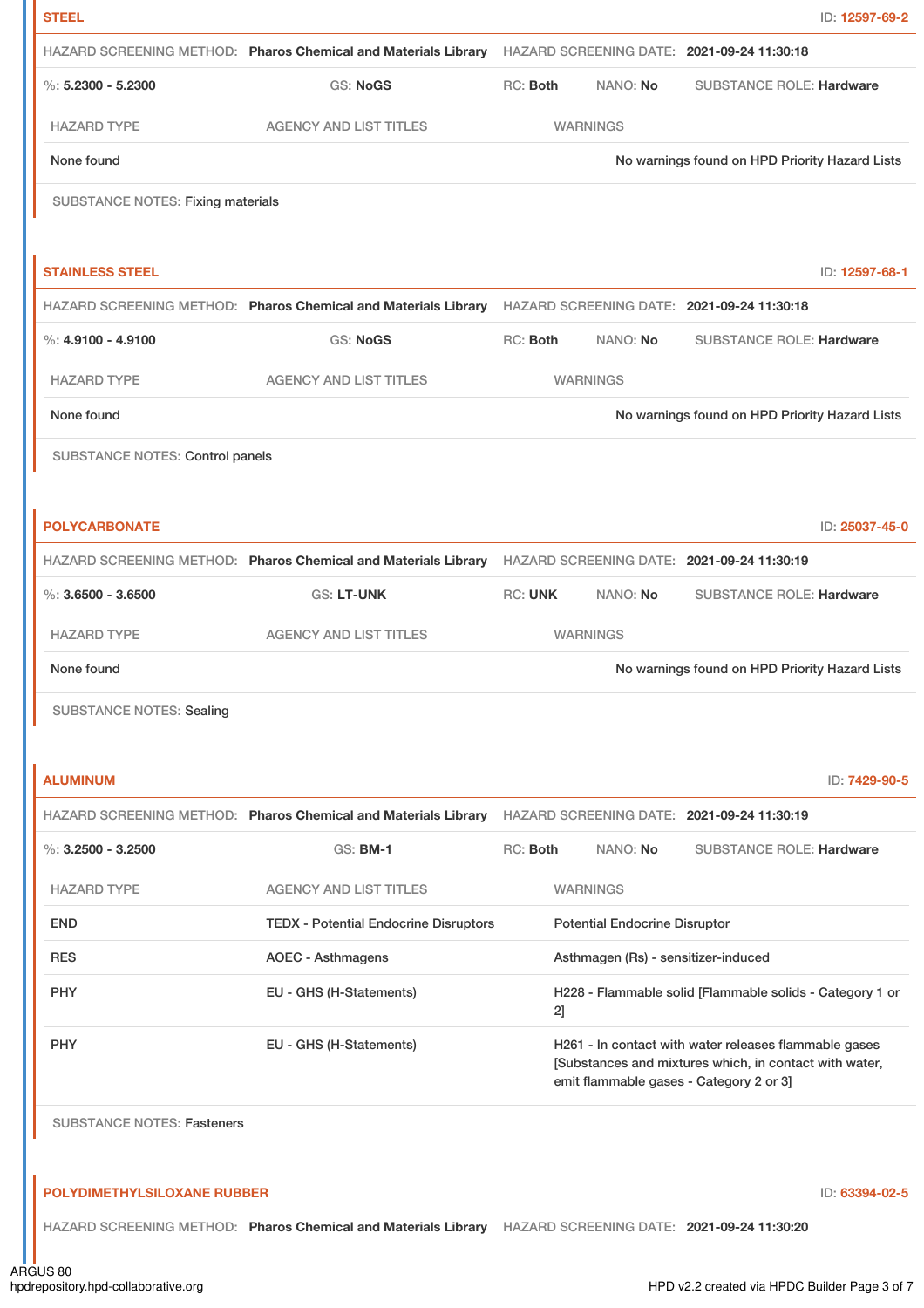| %: $2.2200 - 2.2200$               | <b>GS: NoGS</b>                                                                                           | <b>RC: UNK</b>                                 | NANO: No                            | <b>SUBSTANCE ROLE: Hardware</b>                |
|------------------------------------|-----------------------------------------------------------------------------------------------------------|------------------------------------------------|-------------------------------------|------------------------------------------------|
| <b>HAZARD TYPE</b>                 | <b>AGENCY AND LIST TITLES</b>                                                                             |                                                | <b>WARNINGS</b>                     |                                                |
| None found                         |                                                                                                           |                                                |                                     | No warnings found on HPD Priority Hazard Lists |
| <b>SUBSTANCE NOTES: Sealing</b>    |                                                                                                           |                                                |                                     |                                                |
| <b>RUBBER, SYNTHETIC EPDM</b>      |                                                                                                           |                                                |                                     | ID: 308064-28-0                                |
|                                    | HAZARD SCREENING METHOD: Pharos Chemical and Materials Library HAZARD SCREENING DATE: 2021-09-24 11:30:20 |                                                |                                     |                                                |
| $\%$ : 0.3900 - 0.3900             | <b>GS: NoGS</b>                                                                                           | RC: None                                       | NANO: No                            | <b>SUBSTANCE ROLE: Hardware</b>                |
| <b>HAZARD TYPE</b>                 | <b>AGENCY AND LIST TITLES</b>                                                                             |                                                | <b>WARNINGS</b>                     |                                                |
| None found                         |                                                                                                           | No warnings found on HPD Priority Hazard Lists |                                     |                                                |
| <b>SUBSTANCE NOTES: Sealing</b>    |                                                                                                           |                                                |                                     |                                                |
| <b>BRASS</b>                       |                                                                                                           |                                                |                                     | ID: 12597-71-6                                 |
|                                    | HAZARD SCREENING METHOD: Pharos Chemical and Materials Library HAZARD SCREENING DATE: 2021-09-24 11:30:20 |                                                |                                     |                                                |
| $\%$ : 0.3400 - 0.3400             | <b>GS: NoGS</b>                                                                                           | RC: Both                                       | NANO: No                            | <b>SUBSTANCE ROLE: Hardware</b>                |
| <b>HAZARD TYPE</b>                 | <b>AGENCY AND LIST TITLES</b>                                                                             |                                                | <b>WARNINGS</b>                     |                                                |
| None found                         |                                                                                                           |                                                |                                     | No warnings found on HPD Priority Hazard Lists |
| <b>POLYVINYL CHLORIDE</b>          |                                                                                                           |                                                |                                     | ID: 9002-86-2                                  |
|                                    | HAZARD SCREENING METHOD: Pharos Chemical and Materials Library HAZARD SCREENING DATE: 2021-09-24 11:30:21 |                                                |                                     |                                                |
| $\%$ : 0.2400 - 0.2400             | GS: LT-P1                                                                                                 | <b>RC: UNK</b>                                 | NANO: No                            | <b>SUBSTANCE ROLE: Hardware</b>                |
| <b>HAZARD TYPE</b>                 | <b>AGENCY AND LIST TITLES</b>                                                                             |                                                | <b>WARNINGS</b>                     |                                                |
| <b>RES</b>                         | <b>AOEC - Asthmagens</b>                                                                                  |                                                | Asthmagen (Rs) - sensitizer-induced |                                                |
| <b>SUBSTANCE NOTES: Sealing</b>    |                                                                                                           |                                                |                                     |                                                |
| <b>UNS A95754 ALUMINUM ALLOY</b>   |                                                                                                           |                                                |                                     | ID: Not registered                             |
|                                    | HAZARD SCREENING METHOD: Pharos Chemical and Materials Library                                            |                                                |                                     | HAZARD SCREENING DATE: 2021-09-24 11:30:21     |
| $\%$ : 0.0900 - 0.0900             | <b>GS: NoGS</b>                                                                                           | RC: Both                                       | NANO: No                            | <b>SUBSTANCE ROLE: Hardware</b>                |
| <b>HAZARD TYPE</b>                 | <b>AGENCY AND LIST TITLES</b>                                                                             |                                                | <b>WARNINGS</b>                     |                                                |
| None found                         |                                                                                                           |                                                |                                     | No warnings found on HPD Priority Hazard Lists |
| <b>SUBSTANCE NOTES: Connectors</b> |                                                                                                           |                                                |                                     |                                                |
| <b>ABS RESIN</b>                   |                                                                                                           |                                                |                                     | ID: 9003-56-9                                  |
| <b>GUS 80</b>                      |                                                                                                           |                                                |                                     |                                                |

. In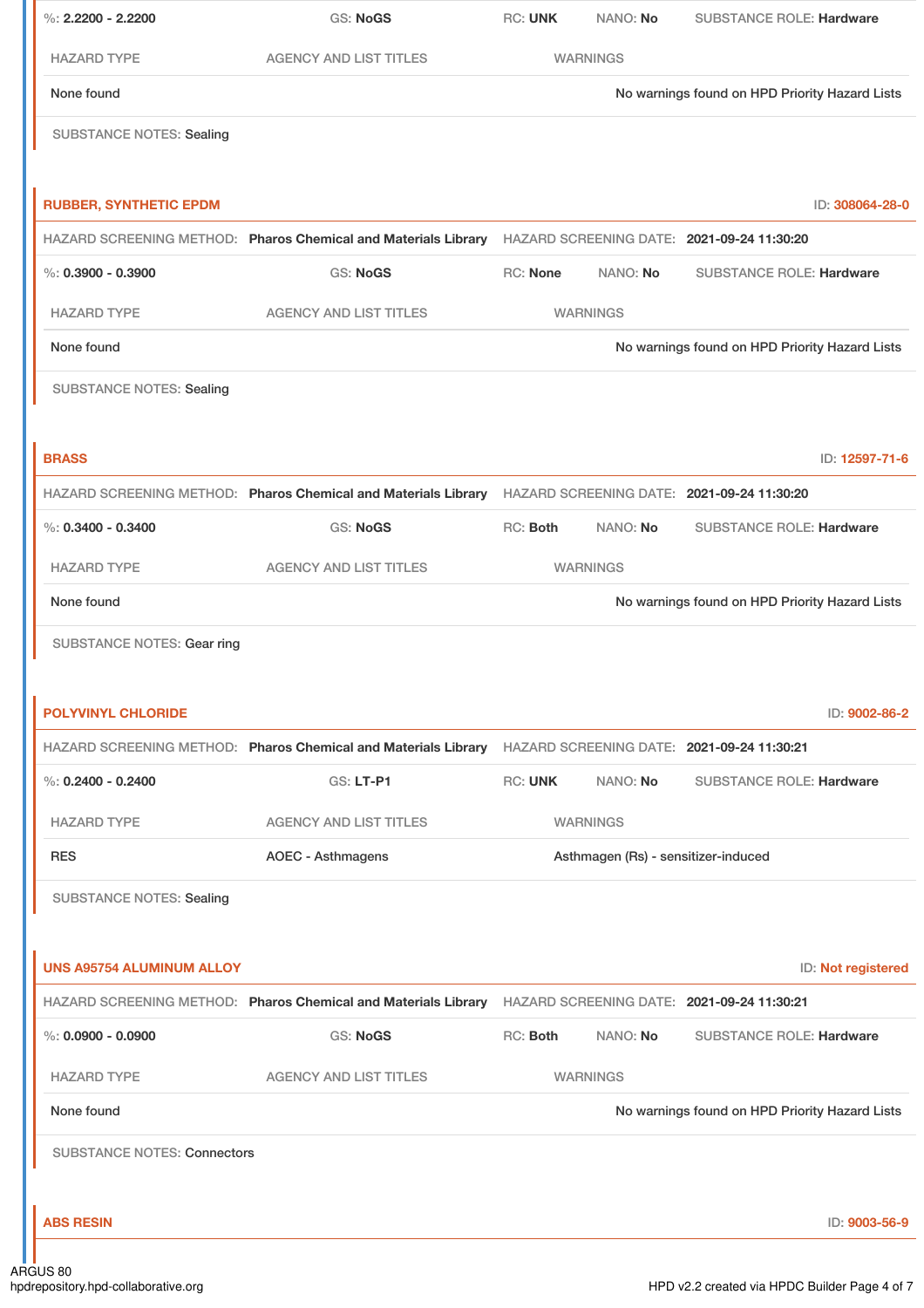|                      | HAZARD SCREENING METHOD: Pharos Chemical and Materials Library |                |                 | HAZARD SCREENING DATE: 2021-09-24 11:30:22     |
|----------------------|----------------------------------------------------------------|----------------|-----------------|------------------------------------------------|
| %: $0.0900 - 0.0900$ | <b>GS: LT-UNK</b>                                              | <b>RC: UNK</b> | NANO: No        | <b>SUBSTANCE ROLE: Hardware</b>                |
| <b>HAZARD TYPE</b>   | <b>AGENCY AND LIST TITLES</b>                                  |                | <b>WARNINGS</b> |                                                |
| None found           |                                                                |                |                 | No warnings found on HPD Priority Hazard Lists |

SUBSTANCE NOTES: Sealing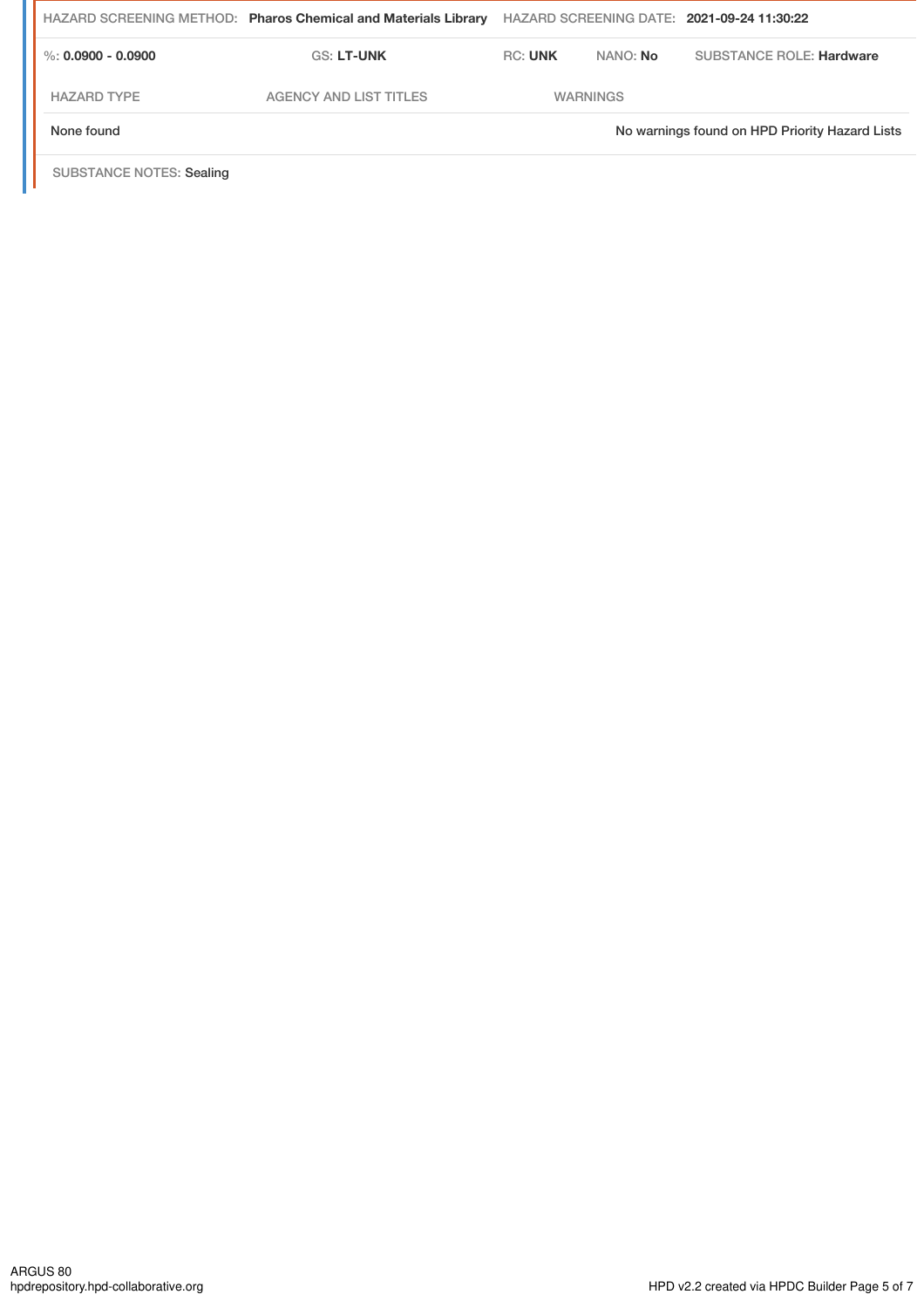This section lists applicable certification and standards compliance information for VOC emissions and VOC content. Other types of health or *environmental performance testing or certifications completed for the product may be provided.*

| <b>VOC EMISSIONS</b>                                                                                                                                                              | N/A                                            |                                        |                                                                  |  |
|-----------------------------------------------------------------------------------------------------------------------------------------------------------------------------------|------------------------------------------------|----------------------------------------|------------------------------------------------------------------|--|
| CERTIFYING PARTY: Self-declared<br>APPLICABLE FACILITIES: This HPD is for a product that is<br>NOT liquid/wet applied.<br><b>CERTIFICATE URL:</b>                                 | <b>ISSUE DATE: 2020-05-</b><br>13              | <b>EXPIRY DATE:</b>                    | <b>CERTIFIER OR LAB: N/A</b>                                     |  |
| CERTIFICATION AND COMPLIANCE NOTES:                                                                                                                                               |                                                |                                        |                                                                  |  |
|                                                                                                                                                                                   | <b>Environmental Product Declaration (EPD)</b> |                                        |                                                                  |  |
| <b>LCA</b>                                                                                                                                                                        |                                                |                                        |                                                                  |  |
| <b>CERTIFYING PARTY: Third Party</b><br><b>APPLICABLE FACILITIES: Bühl</b><br><b>CERTIFICATE URL:</b><br>https://www.dormakabagroup.com/en/sustainability/focus-<br>area-products | <b>ISSUE DATE: 2020-</b><br>$05 - 26$          | <b>EXPIRY DATE: 2025-</b><br>$05 - 25$ | <b>CERTIFIER OR LAB: Institut Bauen</b><br>und Umwelt e.V. (IBU) |  |

# **Section 4: Accessories**

This section lists related products or materials that the manufacturer requires or recommends for installation (such as adhesives or fasteners), maintenance, cleaning, or operations. For information relating to the contents of these related products, refer to their applicable Health Product *Declarations, if available.*

No accessories are required for this product.

# **Section 5: General Notes**

dormakaba has resulted from the merger of the two well-established brands Dorma and Kaba, both known for their expertise in the area of smart and secure access solutions. Together we stand for more than 150 years of security and reliability.

Our master brand dormakaba stands for our offering of products, solutions and services for secure access to buildings and rooms from a single source. Our global brand power supports us to become the trusted industry leader.

For more information, please go to: www.dormakaba.com.

The information contained in this HPD is to be used only as a voluntary information on our products. dormakaba makes no representation or warranty as to the completeness or accuracy of the information contained herein. The products and specifications set forth in this HPD are subject to change without notice and dormakaba disclaims any and all liability for such changes. The information contained herein is provided without warranties of any kind, either express or implied, and dormakaba disclaims any and all liability for typographical, printing, or production errors or changes affecting the specifications contained herein.

dormakaba DISCLAIMS ALL WARRANTIES, EXPRESS OR IMPLIED, INCLUDING, BUT NOT LIMITED TO, THE IMPLIED WARRANTIES OF MERCHANTABILITY AND FITNESS FOR A PARTICULAR PURPOSE. IN NO EVENT WILL dormakaba BE LIABLE FOR ANY INCIDENTAL, INDIRECT OR CONSEQUENTIAL DAMAGES ARISING FROM THE SALE OR USE OF ANY PRODUCT.

All sales of products shall be subject to dormakaba's applicable General Terms and Conditions, a copy of which will be provided by your local dormakaba organisation upon request.